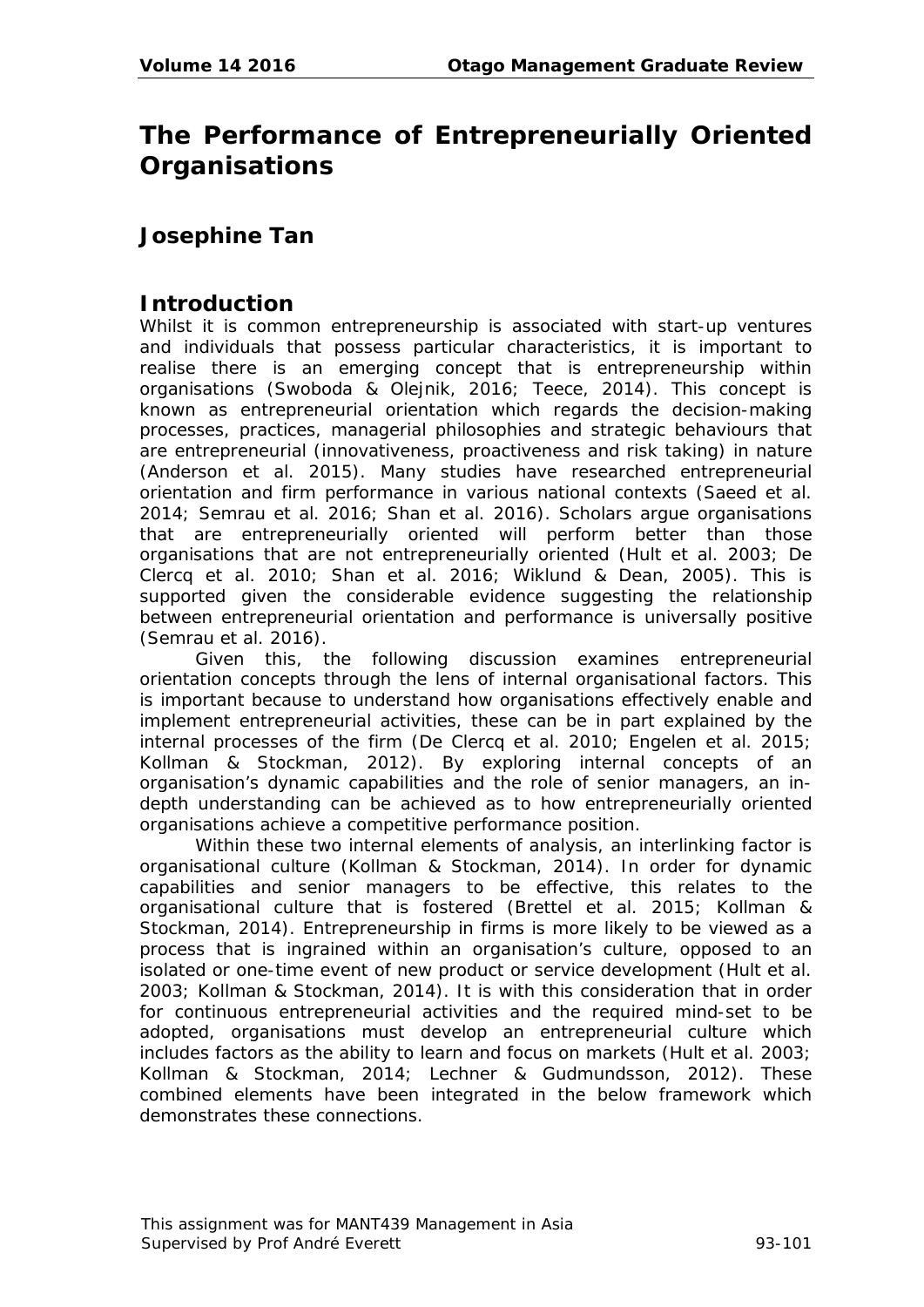

#### **Figure 1: Conceptual Framework: Internal Entrepreneurial Orientation-Performance Relationship**

## **Entrepreneurial Orientation**

Entrepreneurial orientation is defined as firm-level processes, practices, decision-making policies and strategic orientations to entrepreneurial behaviour and activity (Jantunen et al. 2005; Shan et al. 2016; Wales et al. 2013). Entrepreneurial firms will engage in activities like product market innovation, ventures that are somewhat risky and they will be the first organisation to develop proactive innovations that beat their competitors to the punch (Lumpkin & Dess, 2001; Miller, 1981).

It is important to know there are distinctions between entrepreneurship as a function and the entrepreneur as a person. An entrepreneur can be anyone who creates an innovation and the range of innovations these individuals create can extend to the development of a new product or service, the development of a new manufacturing process, or the reorganisation of an entire industry (Hult et al. 2013). This is in comparison to entrepreneurship as a function, which regards the disruption of equilibrium and stability to an organisation where the function of entrepreneurship can occur both within and between organisations (Hult et al. 2003).

Entrepreneurial orientation can be explained as the organisation's innovativeness, proactiveness and risk-taking propensity (Engelen et al. 2015; Wiklund & Dean, 2005). The term innovativeness in this context indicates the organisation's wider inclination to develop products and services that are noticeably different from past offerings (Anderson et al. 2015; Patel et al. 2015). It reflects the firm's tendency to engage in and support new ideas that depart from established offerings (Engelen et al. 2015; Wiklund & Dean, 2005). The second component of organisation entrepreneurial activity is proactiveness which refers to a forward thinking organisation that seizes opportunities (Anderson et al. 2014; Wales et al. 2015). Proactive entrepreneurial organisations take long-term gambles on indicated and expressed market needs (Lumpkin & Dess, 2001; Patel et al. 2015). The notion of organisations that are forward-looking is that their proactiveness presents the opportunity for them to be pioneers and thus they can capitalise on emerging opportunities (Wiklund & Dean, 2005). Finally, risk-taking requires the organisation to embrace uncertainty and ambiguous situations where in turn, variances of the organisation's return on investments increase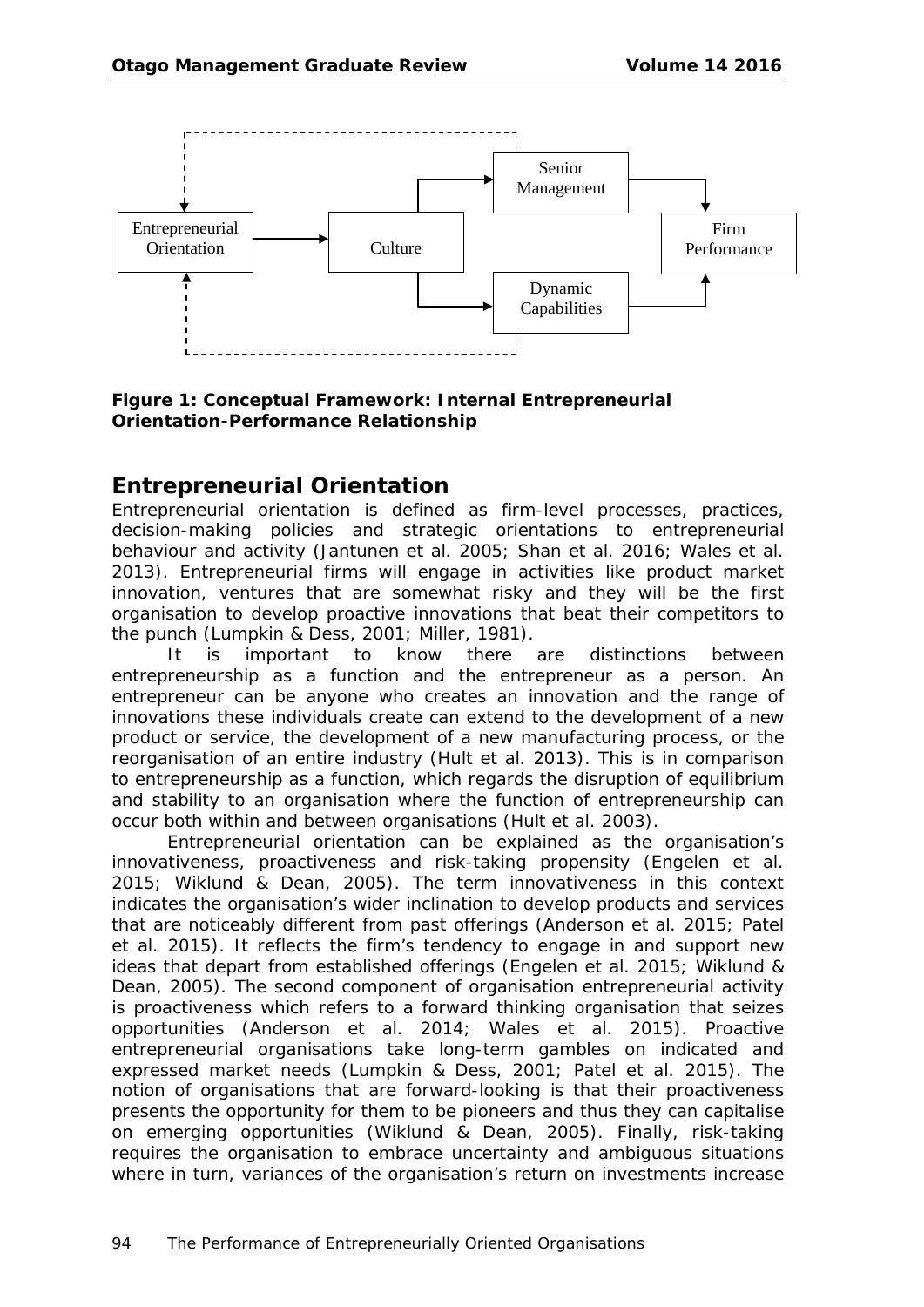(Patel et al. 2015). Often risk-taking reflects the organisation's willingness to segregate from the tried-and-true, despite the possibility the venture may not succeed (Wiklund & Dean, 2005). This is particularly critical as risk-taking requires the organisation to commit significant resources to uncertain environments without knowing all the consequences (Anderson et al. 2015; Kollman & Stockman, 2014; Wales et al. 2015). In order for these notions of innovativeness, proactiveness and risk-taking to translate into successful performance, organisations are required to leverage their resources throughout their various functional departments (De Clercq et al. 2014; Brettel et al. 2015). This is so the necessary conditions and context can be created for effective exploitation of these opportunities (De Clercq et al. 2014).

Given these understandings and theories of entrepreneurial orientations and the types of activities that may be undertaken, exploration can begin on how these organisations may perform, in comparison to organisations that are not entrepreneurially oriented.

# **Entrepreneurial Orientation Advantage through the Utilisation of Dynamic Capabilities**

Dynamic capabilities is the process by which firms manage, integrate, build and reconfigure their internal and external competences (Eisenhardt & Martin, 2000). The use of dynamic capabilities is so firms can respond to the rapidly changing environments they compete within (Teece, 2014). Dynamic capabilities are the firm's potential to systematically solve problems which are founded by the organisation's ability to detect opportunities and threats (Barreto, 2010). This concept emphasises the importance of unique business processes that are internal and external to the firm (Teece, 2014). It is suggested that due to rapid changes in the business environment, organisations have become more entrepreneurial and dynamic in response (Brettel et al. 2015).

The strength of the relationship between entrepreneurial orientation and performance is dependent upon the characteristics of internal competencies (Wiklund & Dean, 2005). Dynamic capabilities is based on the resource based view which emphasises opportunities, opposed to opportunism (Teece, 2014). Given this, organisations that utilise their unique business processes to their advantage before external forces threaten the organisation, are going to perform better than organisations that are unprepared to respond to external changes (O'Reilly & Tushman, 2009; Teece, 2014). Entrepreneurial orientation and dynamic capabilities better equip an organisation to change their operation given the external context (Hakala, 2011). Entrepreneurial behaviour when it is combined with dynamic capabilities has the potential to be a source of competitive advantage given the constant renewal of resources (Jantunen et al. 2005). The need for these skills is critical as entrepreneurial orientation and the mind-set it entails, equips organisations to reconfigure their existing asset base and processes (Swoboda & Olejnik, 2016). It is through these dynamic capabilities and implementation of organisational resources that assist organisations in achieving their superior firm performance as seen in figure 1 where dynamic capabilities leads into firm performance. This notion is supported by scholars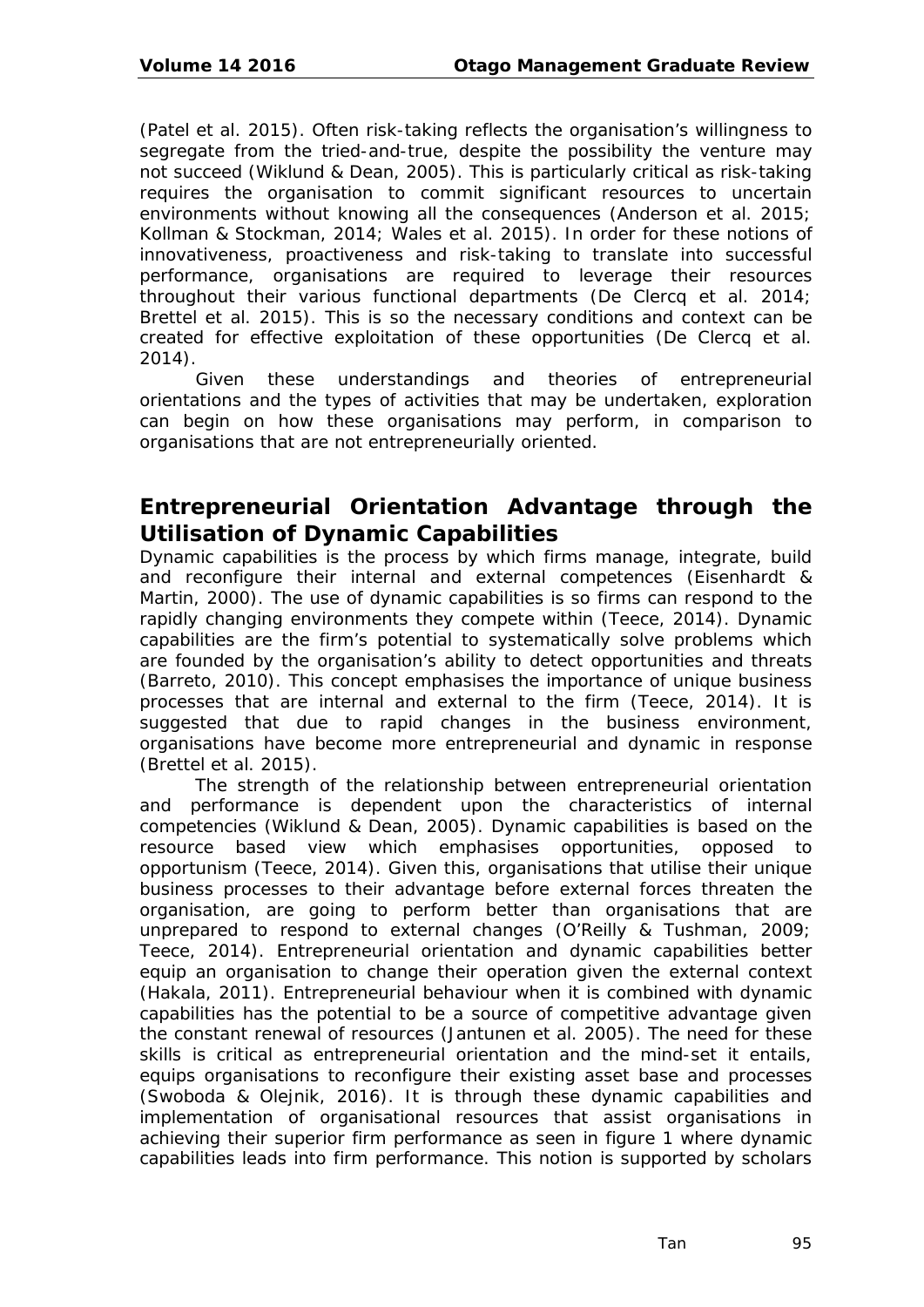suggesting an entrepreneurial orientation enhances the relationship between dynamic capabilities and its performance (Jantunen et al. 2005).

When dynamic capabilities are utilised to achieve entrepreneurial activity, one possible outcome may be that often organisations become customer and market-oriented (Hakala, 2011). This is where the organisation is then able to better pioneer and develop specific products and service categories to their customer segments, in a unique way in which their competitors have not identified (Hakala, 2001; Teece, 2011). Entrepreneurially oriented organisations will have the capabilities to identify changes in customer preferences and translate these actions into results for the organisation (Saeed et al. 2014). This strategic entrepreneurial position typically results in superior performance as a first mover advantage and temporary monopoly-like status is created (Garcia-Morales et al. 2014; Semrau et al. 2016).

These capabilities that allow risk-taking within the organisational context are more likely to enable the firm to benefit from frequent innovating and taking risks in product-market strategies (Jantunen et al. 2005; Real et al. 2014; Shan et al. 2016). The result of this is the development and commercialisation of technology and products which can be achieved by entrepreneurial activities (Clausen & Korneliussen, 2012). This again feeds into the firm performance when these activities are initiated.

In addition, organisations that implement entrepreneurial activities must consistently be scanning and searching for new opportunities within the market (Engelen et al. 2015; Wiklund & Dean, 2005). In order to achieve this, the organisation must have dynamic capabilities that facilitate constant learning, flexibility and embracing the unknown (Jantunen et al. 2005; O'Reilly & Tushman, 2008; Real et al. 2014). When organisations have these fluid competences, they have the ability to become a learning organisation and this ensures the processes and knowledge within the organisation is constantly reviewed so competitive advantages can be achieved (Real et al. 2005; Takeuchi, 2014; Teece; 2014). A strong market-oriented perspective will promote a culture and environment of organisational learning (Hult et al. 2003). The development of new and innovative offerings profoundly relies upon the internal processes of the organisation (Brettel et al. 2015). This emphasises the importance of culture as depicted in figure 1 where the required dynamic capabilities will be influenced by organisational culture.

Furthermore, studies suggest that when organisations adopt multiple orientations like entrepreneurial activities in conjunction with dynamic capabilities, this will generate more advanced company cultures, thus making the organisational activities harder for competitors to imitate which in return enables better firm performance (Barney, 1991; Hakala, 2011).

## **Senior Managers of Entrepreneurially Oriented Organisations**

From this discussion of dynamic capabilities and how they influence positive organisational outcomes, this raises the role that senior managers have in facilitating entrepreneurial activity. Theories within the entrepreneurship literature characterise senior managers of these organisations to typically exhibit entrepreneurial decisions that are in accordance to their firm's strategic decision making policies and managing philosophies (Wales et al.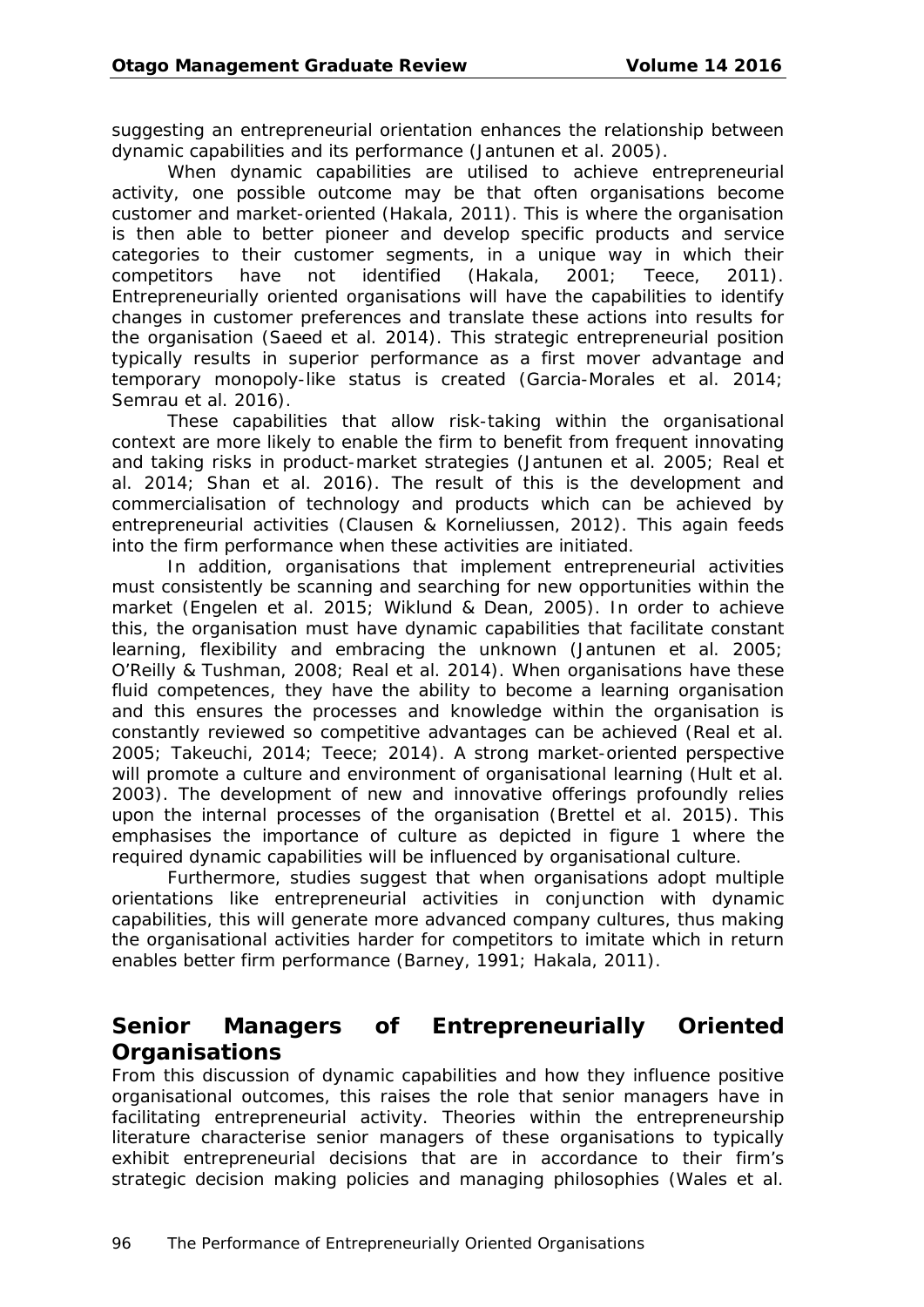2013). This will often lead back to the CEO of the organisation as they typically hold the responsibility of directing the firm's strategic direction and thus their entrepreneurial direction (Garcia-Morales et al. 2014; Wales et al. 2013). Research suggests a firm's entrepreneurial orientation can originate from the CEO given their strong position in shaping the firm (Simsek et al. 2010). From the CEOs direction, top management's entrepreneurial and leadership skills are pivotal so they can foster a culture where employees are able to sense, seize and transform identified opportunities into entrepreneurial activities (Garcia-Morales et al. 2014; Wales et al. 2013).

Leadership shapes the workplace environment and assists in building a culture where the interests of the organisation and the individuals are associated (Engelen et al. 2015). Additionally, the senior managers identification of opportunities and threats may be dependent upon their personal risk orientation where various managerial characteristics and behaviours will determine what activities are pursued (Anderson et al. 2015). However, research has indicated that an individual's attitude towards risk will not perfectly correlate with subsequent entrepreneurial activity (Anderson et al. 2015). Entrepreneurial orientation does not automatically transform into entrepreneurial activity (Kollman & Stockman, 2014). The variations between managers' perception of entrepreneurial behaviour and opportunities is an important element to consider as this may alter the organisation's actual and realised entrepreneurial activity which in return could affect their performance and results (Kollman & Stockman, 2014). Given this, the entrepreneurial behaviour and attitude of the managers will contribute to the conceptual-firm level entrepreneurial orientation (Anderson et al. 2015).

Some of the roles entrepreneurial managers undertake are detecting and understanding market and customer opportunities, proactive movement in facilitating new projects and exploring new and better ways of combining processes and systems (Teece, 2012). The primary role of the entrepreneurial manager is to ensure there is creative coordination of unique and specialised elements, unlike the general business manager who aims to achieve standardisation and optimisation (Teece, 2012). Considering these roles, it is important the entrepreneurial manager is able to foster the necessary workplace culture that will encourage entrepreneurial mind-sets and think-styles with their employees (Brettel et al. 2015). The manager must have the necessary relationship skills where they can build close social relationships with their department team as this is where relevant knowledge is most likely to be kept (Brettel et al. 2015; De Clercq et al. 2010). The need for specific managers is due to entrepreneurial activities associated with exploring new products and services that are unfamiliar to the marketplace (Wales et al. 2013). Given these contexts, there is a high level of crossfunctional communication necessary to facilitate knowledge integration with the end outcome being innovation (Brettel et al. 2015).

In these situations, a transformational leader who has the ability to develop meaningful visions to innovative teams when exploring ambiguous areas may often be the most appropriate approach in facilitating successful entrepreneurial outcomes (Connelly et al. 2010; Wales et al. 2013). This is because the entrepreneurial manager is required to transform the organisation and mould the ecosystem through various strategies that do not originate from existing routines (Teece, 2012). Transformational behaviours are useful in strategy implementation as they foster an environment where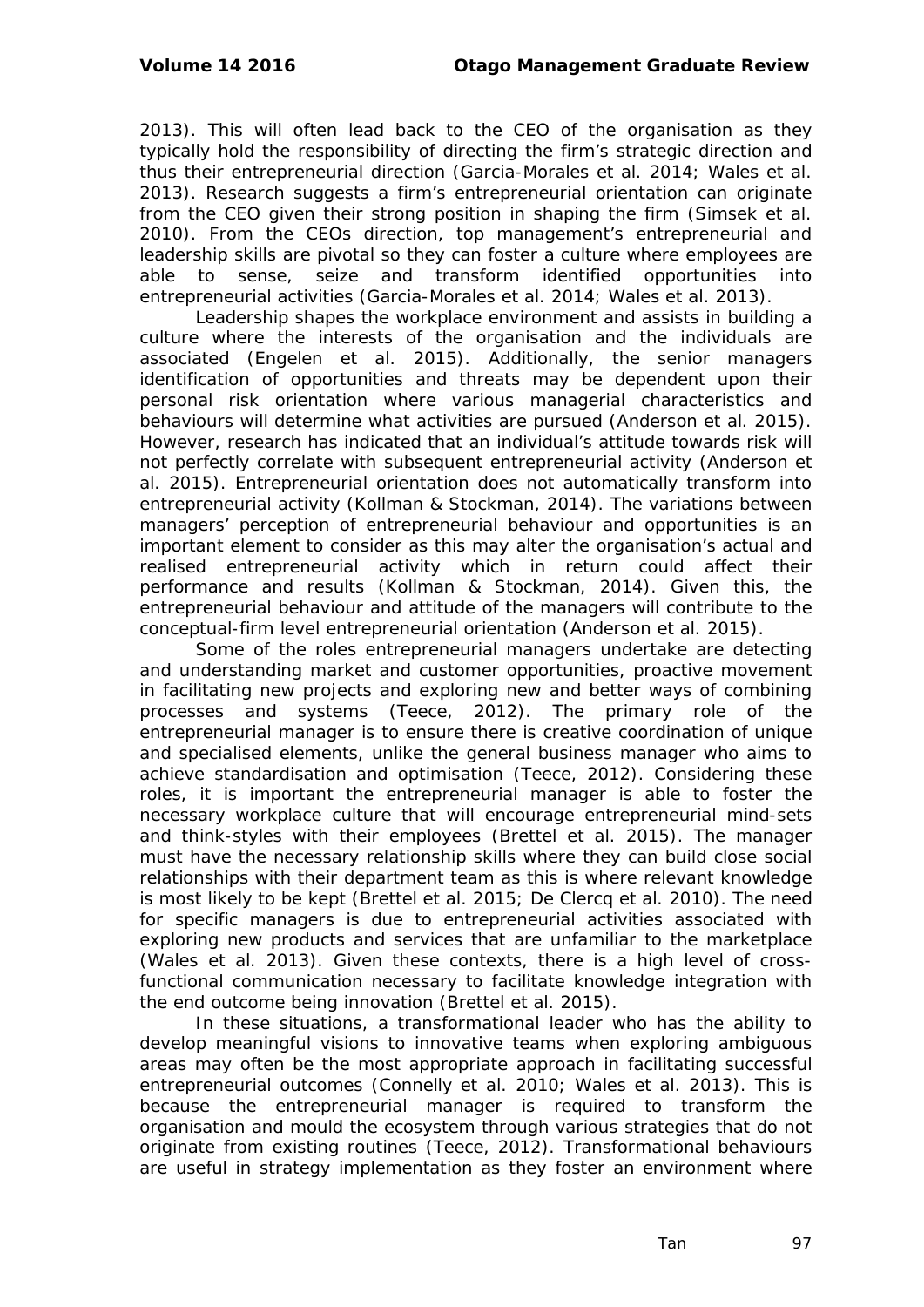followers feel empowered, respected and motivated to do more than they are required (Engelen et al. 2015). This is particularly fundamental in entrepreneurially oriented organisations given the likelihood of efforts failing (Engelen et al. 2015). When organisations offer hostile settings for creative idea development, this may increase the opportunity for employees to resist new initiatives and innovative routines (Engelen et al. 2015.

Social relationships between functional departments are necessary in creating an environment that is conducive to the development of new ideas and new knowledge which is pivotal for teams undertaking entrepreneurial activity (De Clercq et al. 2010). One essential attribute in manager-team relationships is trust as this leverages the performance effect of an entrepreneurially oriented firm as it stimulates the amount of knowledge exchange between the departments (Brettel et al; De Clercq et al. 2010). Furthermore, the effects of trust in relationships result in not only quantity of knowledge, but quality when there is the perception from individual's that confidential information exchanges is possible (De Clercq et al. 2010). Given the nature of fast-moving industries, consumer demands and intensity in competition, this supports the need for the quantity and quality of knowledge to ensure timely entry to market with innovations (Shan et al. 2016). This is supported as faster innovation speed can often lead to superior performance and be a contributing factor to the relationship (Shan et al. 2016).

To conclude this section, findings suggest that organisations who have a strong proactive tendency, with strong entrepreneurial management will be more likely to anticipate changes or needs that will occur in the marketplace (Lumpkin & Dess, 2001). It is likely they will be among the first within the market to act on those required changes (Lumpkin & Dess, 2001). This then provides the opportunity for the organisation to capitalise on these markets before competition saturation and imitation (Wales et al. 2013). The benefit for the entrepreneurial firm is the stimulation of new organisational practices and processes and the organisation achieves renewal and growth (Teece, 2012). In saying this, it is fundamental that in order for a senior manager to encourage their team to sense and seize opportunities, ensure coordination of specialised capabilities, and facilitate trusting relationships where quality of knowledge can be exchanged, these all hinge on the organisation's culture. As shown in figure 1, in order for senior managers to enact these activities and build the necessary relationships to foster the entrepreneurial vision, the senior managers rely on the organisational culture as this corresponds and influences the performance the organisation will experience (Brettel et al. 2015)

#### **Conclusion**

Many authors within the entrepreneurship literature have explored the relationship between entrepreneurial orientation and organisational performance. These findings suggest organisations with a higher degree of entrepreneurial orientation have superior performance in comparison to organisations that have a lower degree of entrepreneurial orientation (Brettel et al. 2015).

This relationship has been explored by identifying the processes and internal systems of dynamic capabilities and senior management, and how culture is an intertwining and influencing factor. These theories and concepts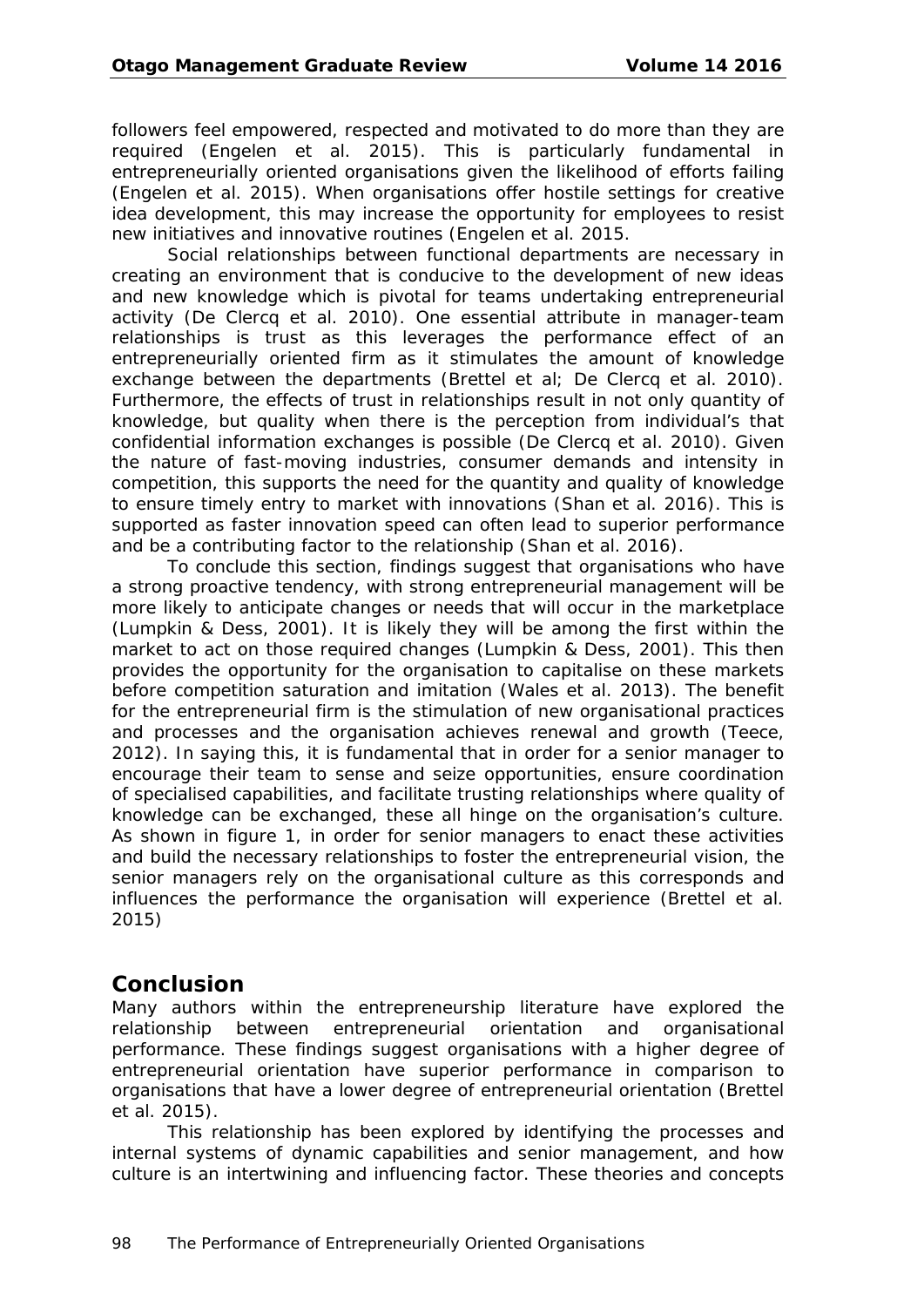noted by scholars have been depicted in figure 1. Conceptual Framework: Internal Entrepreneurial Orientation-Performance Relationship which illustrates these various connections. These relations between dynamic capabilities and the senior managers/leaders within the organisation influence the degree to which entrepreneurially oriented activities are enacted. The two elements are bound by the organisational culture. The effectiveness of organisational dynamic capabilities is related to the performance of the senior managers, and vice versa. The dynamic capabilities and senior managers then influence the extent to which entrepreneurially oriented activities are adopted as shown in the cyclical illustration in Figure 1. Through this investigation, insight to how entrepreneurially oriented organisations achieve higher levels of performance over their competitors that do not actively implement entrepreneurial activities is demonstrated.

From these various conceptual discussions, entrepreneurially oriented organisations have been recognised for their ability to identify and seize opportunities, capitalise on these often ambiguous areas and to be the first to market, much like many entrepreneurs do in the context of their personal ventures. However, in saying this, it is important and fundamental to note that these internal systems of entrepreneurially oriented organisations are only one small facet of the entrepreneurship-performance relationship. There are additional factors that need to be considered in order to understand the full extent of this relationship. By factoring in additional internal systems like team dynamics and networking systems/partnerships as well as external factors such as economic changes, consumer preferences and level of competition intensity, a more comprehensive understanding can be reached. These internal and external considerations are then dependent on further levels of analysis like the context of the specific organisation such as company size, age and industry.

#### **References**

- Anderson, B. S., Kreiser, P. M., Kuratko, D. F., Hornsby, J. S., & Eshima, Y. (2015). Reconceptualising Entrepreneurial Orientation. *Strategic Management Journal*. 36(10), 1579-1596.
- Barreto, I. (2010). Dynamic Capabilities: A Review of Past Research and an Agenda for the Future. *Journal of Management*. 36(1), 256-280.
- Brettel, M., Chomik, C., & Flatten, T. C. (2015). How Organisational Culture Influences Innovativeness, Proactiveness, and Risk-Taking: Fostering Entrepreneurial Orientation in SMEs. *Journal of Small Business Management*. 53(4), 868-885.
- Clausen, T., & Korneliussen, T. (2012). The Relationship between Entrepreneurial Orientation and Speed to the Market: The Case of Incubator Firms in Norway. *Technovation*. 32(9-10), 560-567.
- De Clercq, D., Dimov, D., & Thongpapanl. N. (2010). The Moderating Impact of Internal Social Exchange Processes on the Entrepreneurial Orientation-Performance Relationship. *Journal of Business Venturing*. 25(1), 87-103.
- Engelen, A., Flatten, T. C., Thalmann, J., & Brettel, M. (2014). The Effect of Organisational Culture on Entrepreneurial Orientation: A Comparison between Germany and Thailand. *Journal of Small Business Management*. 52(4), 732-752.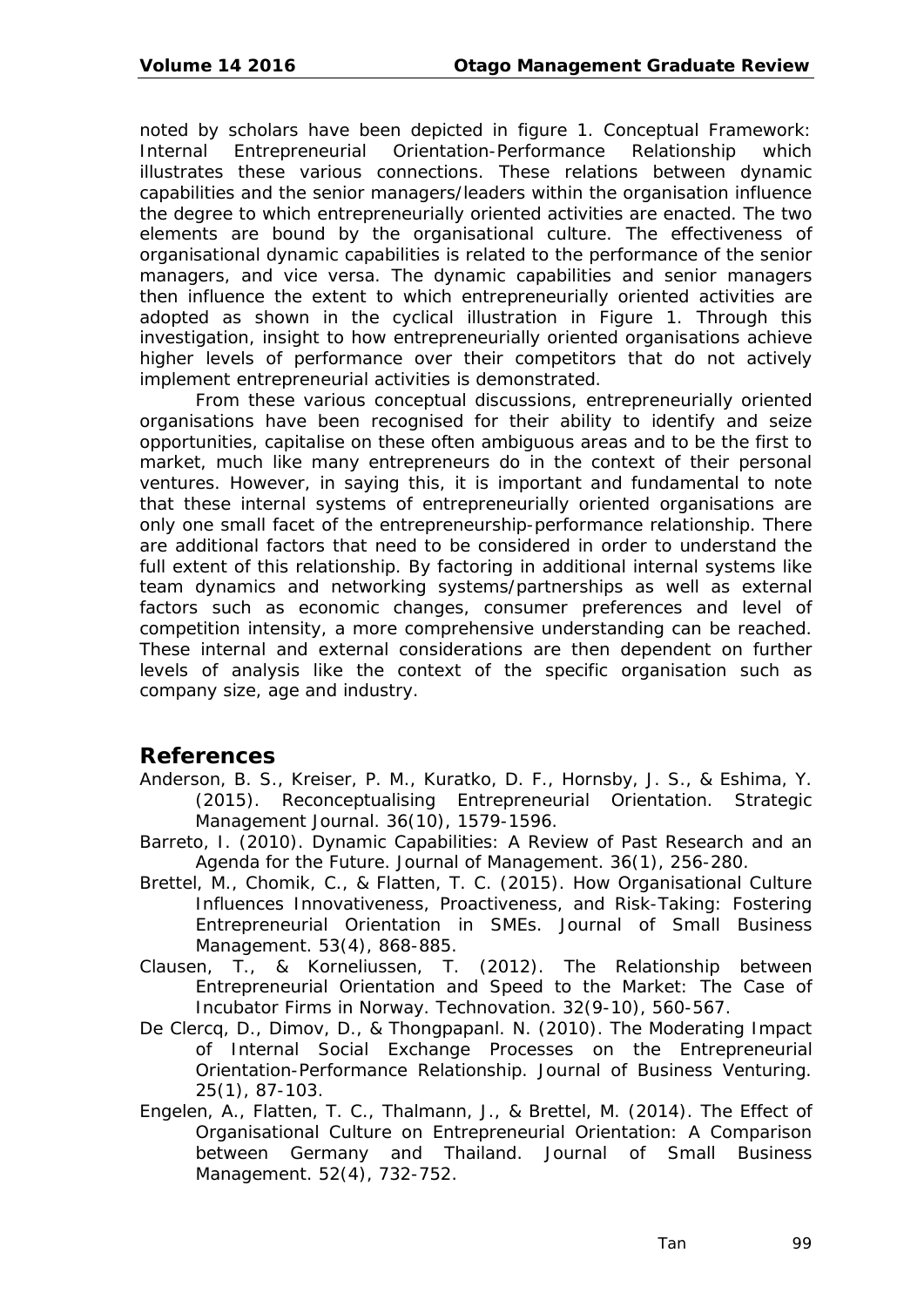- Engelen, A., Gupta, V., Strenger, L., Brettel, M. (2015). Entrepreneurial Orientation, Firm Performance, and the Moderating Role of Transformational Leadership Behaviours. *Journal of Management*. 41(4), 1069-1097.
- Garcia-Morales, V. J., Bolivar-Ramos, M. T., & Martin-Rojas, R. (2014). Technological Variables and Absorptive Capacity's Influence on Performance through Corporate Entrepreneurship. *Journal of Business Research*. 67(7), 1468-1477
- Hakala, H. (2011). Strategic Orientations in Management Literature: Three Approaches to Understanding the Interaction between Market, Technology, Entrepreneurial and Learning Orientation. *International Journal of Management Reviews*. 13(2), 199-217.
- Jantunen, A., Puumalainen, K., Saarenketo, S., Kylaheiko, K. (2005). Entrepreneurial Orientation, Dynamic Capabilities and International Performance. *Journal of International Entrepreneurship*. 3(3), 223-243.
- Jiang, X., Yang, Y., Pei, Y. L., & Wang, G. (2016). Entrepreneurial Orientation, Strategic Alliances, and Firm Performance: Inside the Black Box. *Long Range Planning*. 49(1), 103-116.
- Kollman, T., & Stockman, C. (2014). Filling the Entrepreneurial Orientation-Performance Gap: the Mediating Effects of Exploratory and Exploitative Innovations. *Entrepreneurship: Theory & Practice.* 38(5), 1001-1026.
- Lechner, C., & Gudmundsson, S. V. (2012). Entrepreneurial Orientation, Firm Strategy and Small Firm Performance. *International Small Business Journal*. 32(1), 36-60.
- Lumpkin, G. T., & Gregory, G. (2001). Linking Two Dimensions of Entrepreneurial Orientation to Firm Performance: The Moderating Role of Environment and Industry Life Cycle. *Journal of Business Venturing*. 16(5), 429-451.
- O'Reilly, C. A. & Tushman, M. L. (2008). Ambidexterity as a Dynamic Capability: Resolving the Innovator's Dilemma. *Research in Organisational Behaviour*. 28, 185-206.
- Patel, P. C., Marko, K., Vinit, P., & Joakim, W. (2015). Entrepreneurial Orientation-as-Experimentation and Firm Performance: The Enabling Role of Absorptive Capacity. *Strategic Management Journal*. 36(11), 1739-1749.
- Real, J. C., Roldan, J. L., & Leal, A. (2014). From Entrepreneurial Orientation and Learning Orientation to Business Performance: Analysing the Mediating Role of Organisational Learning and the Moderating Effects of Organisational Size. *British Journal of Management*. 25(2), 186-208.
- Saeed, S., Yousafzai, S. Y., & Engelen, A. (2014). On Cultural and Macroeconomic Contingencies of the Entrepreneurial Orientation-Performance Relationship. *Entrepreneurship: Theory & Practice.* 38(2), 255-290.
- Semrau, T., Ambos, T., Kraus, S. (2016). Entrepreneurial Orientation and SME Performance across Societal Cultures: An International Study. *Journal of Business Research*. 69(50), 1928-1932.
- Shan, P., Song, M., & Ju, X. (2016). Entrepreneurial Orientation and Performance: Is Innovation Speed a Missing Link? *Journal of Business Research*. 69(2), 683-690.